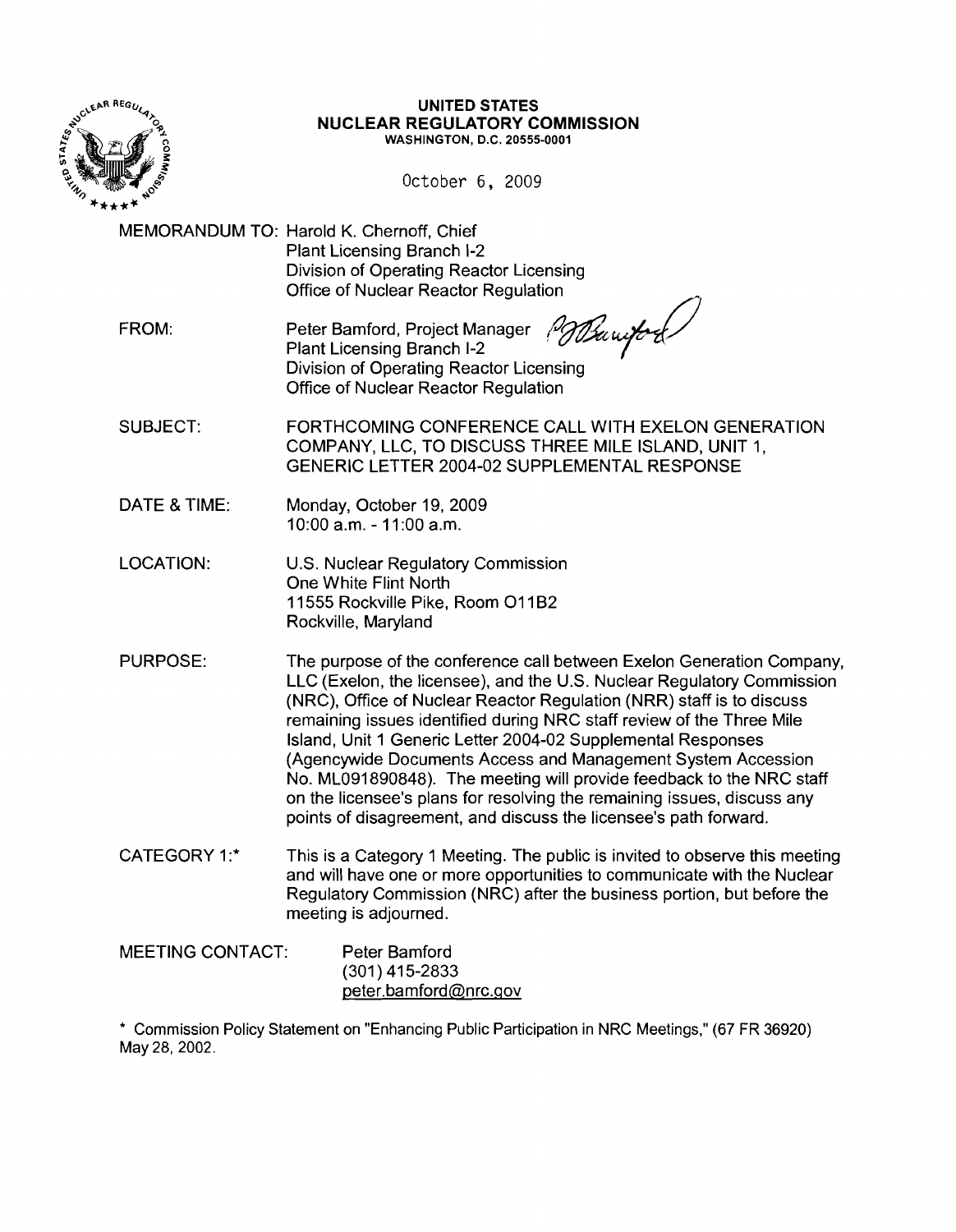PARTICIPANTS: Participants from the NRC include members of NRR.

| <b>NRC</b> | <b>Exelon</b> |
|------------|---------------|
| P. Bamford | W. Croft      |
| M. Scott   | T. Wickel     |
| J. Lehning | R. Sievers    |
| S. Smith   | et al         |

Interested members of the public can participate in this meeting via a toll-free audio teleconference. Please call the meeting contact listed above before October 15, 2009, 4:30 p.m. (Eastern Daylight Time) to get the telephone number and the pass code.

The NRC provides reasonable accommodation to individuals with disabilities where appropriate. If you need a reasonable accommodation to participate in a meeting, or need a meeting notice or a transcript or other information from a meeting in another format (e.g., Braille, large print), please notify the NRC's meeting contact. Determinations on requests for reasonable accommodation will be made on a case-by-case basis.

To receive a summary of this meeting and begin receiving other plant-specific e-mail distributions, you must subscribe to the Operating Reactor Correspondence electronic distribution for this plant via http://www.nrc.gov/public-involve/listserver/plants-by-region.html. Once subscribed, if you wish to discontinue receiving electronic distribution, you may unsubscribe at any time by visiting the same web address above.

Docket No. 50-289

Enclosure: Agenda

cc w/enc: Distribution via ListServ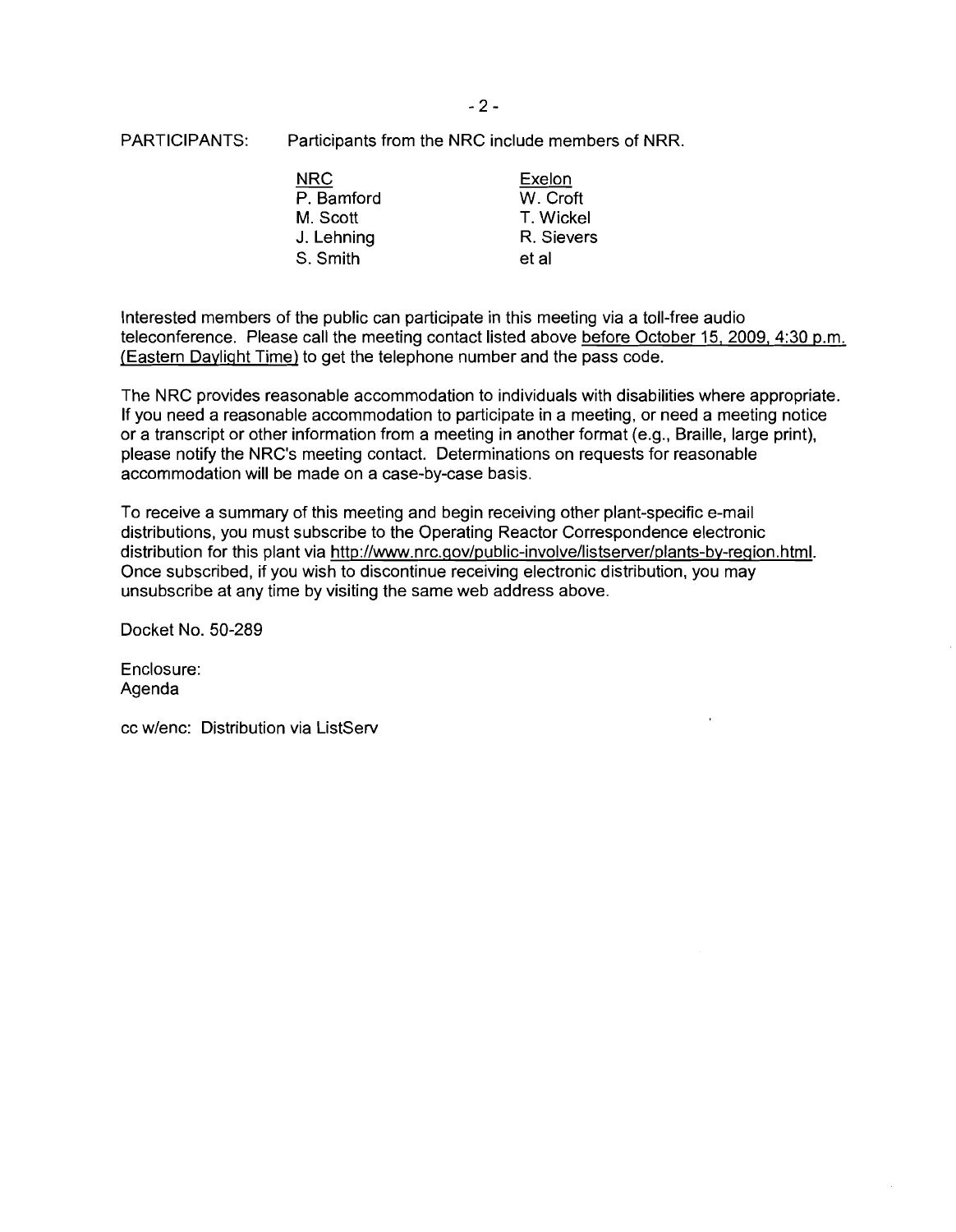# AGENDA

## NRC/EXELON CONFERENCE CALL TO DISCUSS THREE MILE ISLAND, UNIT 1

### GENERIC LETTER 2004-02 SUPPLEMENTAL RESPONSE

### October 19, 2009

10:00 a.m. to 11 :00 a.m. EDT

- Introduction All
- Discuss remaining issues, identified during NRC staff review of the Three Mile Island, Unit 1 Generic Letter 2004-02 Supplemental Responses (Agencywide Documents Access and Management System (ADAMS) Accession No. ML091890848). This is a continuation of the discussion of outstanding issues from a previous meeting (see previous meeting notice at ADAMS Accession No. ML092250580 and meeting summary at Accession No. ML092670503). Exelon will provide feedback to the NRC staff on plans for resolving the remaining issues. Exelon and the NRC will discuss any points of disagreement and the licensee's path forward.
- Public comment
- Adjourn